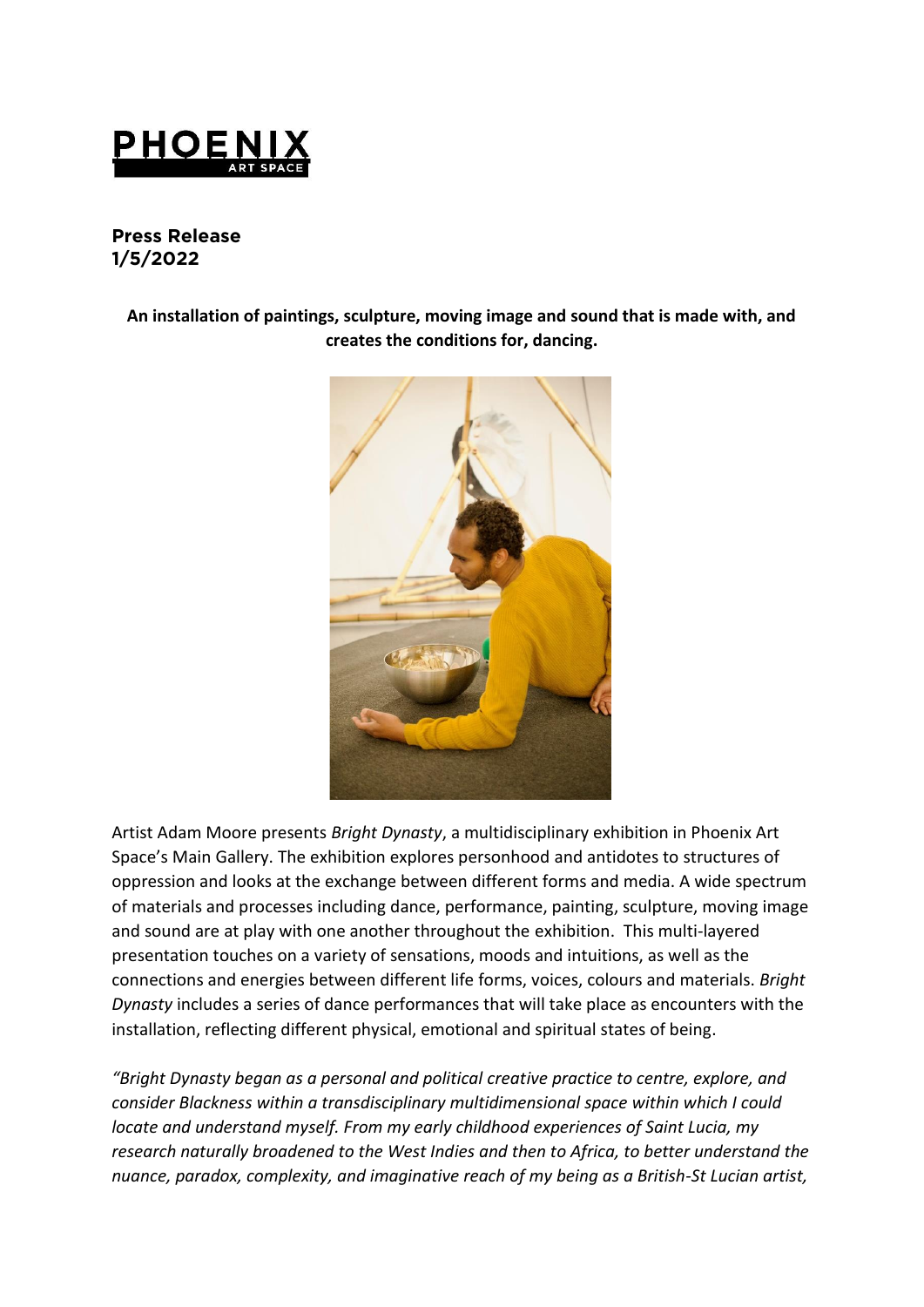*beyond and outside of the definitions, tastes, and eyes of western whiteness. The exhibition and performance series has evolved through two previous iterations in as many years, supported by Jerwood Arts and Kunstraum, London (2020-21), and Hypha Studios and London Borough of Waltham Forest (2022). New works in this ongoing series have been produced with support from the Jerwood UNITe studio residency at g39, Cardiff. With this new production, Bright Dynasty presents agile understandings of identity and what it means to be in a changing world with others."* 

### *– Artist Adam Moore*

*"Adam's work has the ability to reach us all on many different levels, and from a multitude of different perspectives. Muti - layered, fascinating and ambitious the work pushes the boundaries of what we might consider to be an exhibition, inviting us to share and witness an unfolding exploration across ideas and media. We are delighted to be showing him at Phoenix Art Space for his first Brighton exhibition. "* 

*– Lucy Day, Interim Executive Director, Phoenix Art Space* 

**Bright Dynasty at Phoenix Art Space, 10-14 Waterloo Pl, Brighton BN2 9NB Dates: 4 - 26 June 2022, Wednesday - Sunday, 11.00 - 17.00 Exhibition Preview: Friday 3 June, 18.00 - 20.00 For more info:<https://www.phoenixbrighton.org/Events/bright-dynasty/>**

# **ENDS**

# **NOTES TO EDITOR**

For press enquiries contact Kitty Bew via [kitty@phoenixbrighton.org](mailto:kitty@phoenixbrighton.org) / 01273 603700

# **About Adam Moore**

Adam is a transdisciplinary artist who dances and works with dance. He designs and builds performance installations that are made with and create the conditions for dancing. He applies choreographic and embodied processes for dance making to works in ceramics, film, painting, sculpture, sound and text. Dancing with people, life forms, materials and structures in the places he lives and the spaces he moves through, Adam nurtures and reciprocates care, healing open the closures between fragmented dimensions of reality that touch us and our world deeply. His work examines and synthesises material, sensory and spiritual dimensions of the self with the world and with others to find new and different ways of perceiving, doing, and being in the world that soften hardened institutions, stewarding life to thrive. A Trinity Laban Leverhulme Performing Arts Scholar with an MFA in Dance Creative Practice, his work and practice has been supported by Jerwood Arts, Hypha Studios, UP Projects and Flat Time House, a-n The Artists Network, Theatrum-Mundi, Jupiter